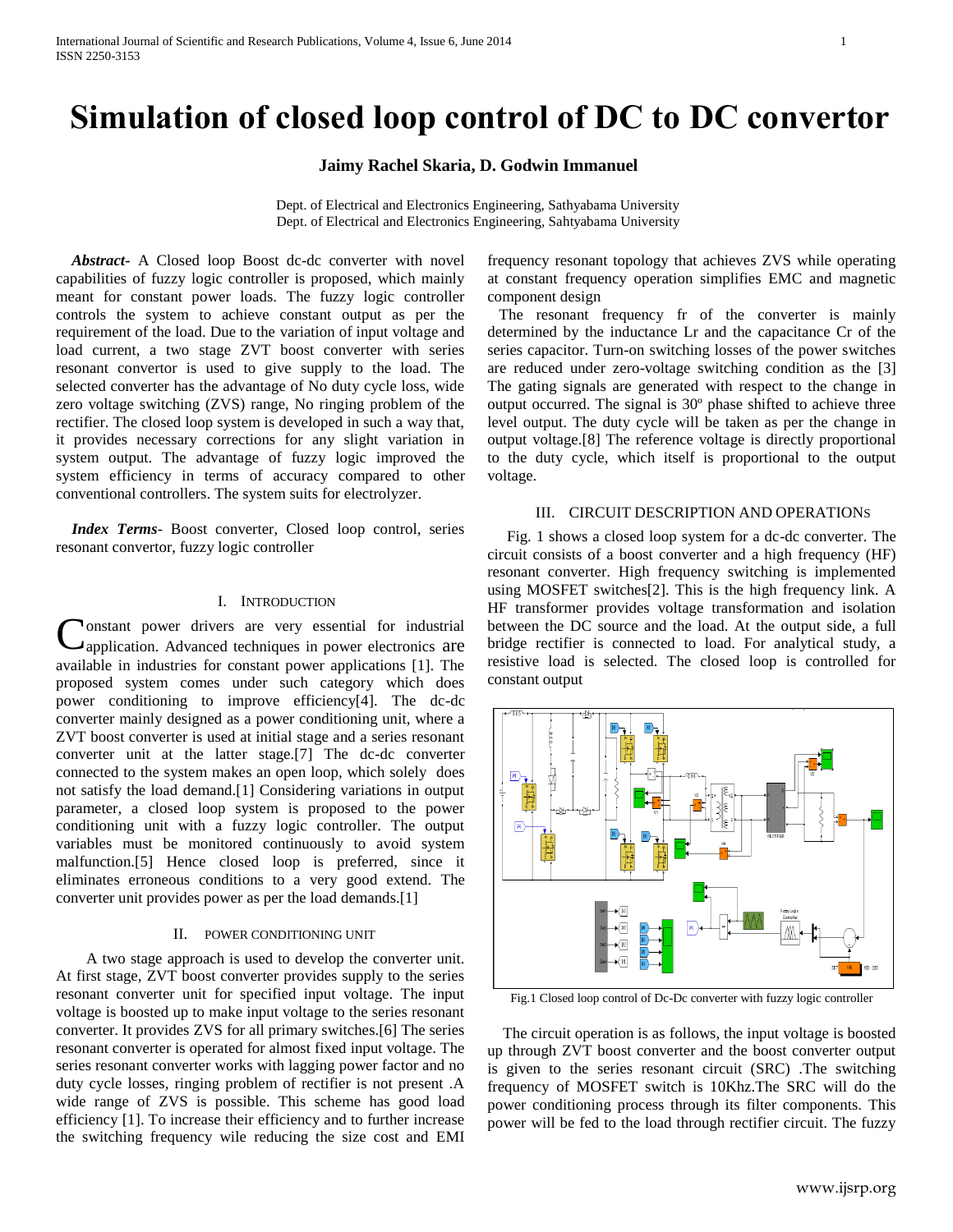logic controller is designed in such a way, which maintains the output constantly according to the set voltage

 Fuzzy logic controller developed is as shown in Fig,2.The references block are set for -350V to 350V range with seventeen membership functions, in which one membership function is within the range of 50V.The error block contains three membership function for comparison



Fig.2 Fuzzy Logic Controller

# IV. A. SIMULATION RESULTS

 The simulation of closed loop system is done using MATLAB and the results are presented .The driving pulses for MOSFETs is given in the Fig.3 .The gating pulses are given to the interleaved multicell configuration of SRC MOSFETs. The output of Dc-Dc convertor is shown in Fig. 4

 For the input voltage of 40V, the output voltage is 150V provided the closed loop is set for 150V.The reference voltage can be set within a range of 100 to 350V.The controller is programmed to maintain the output within the above mentioned limit.

 The output waveform of series resonant converter is given in Fig.5.Its typical operation waveforms for fixed frequency operation using phase shifted gating signals are in Fig.3



 Plot for output current and output voltages is shown in Fig.4.The time response is improved compared to open loop. Hence the system can be chosen for industrial application



*Fig.4 Output voltage of power conditioning module*

 The fuzzy logic controller provides an improvement by reducing peak overshoot and the settling time. The controller is programmed to maintain the output within the above mentioned limit. The output voltage is checked with the set voltage and the error signal is sent to the fuzzy logic controller unit. The controller does necessary action looking at the commands provided.